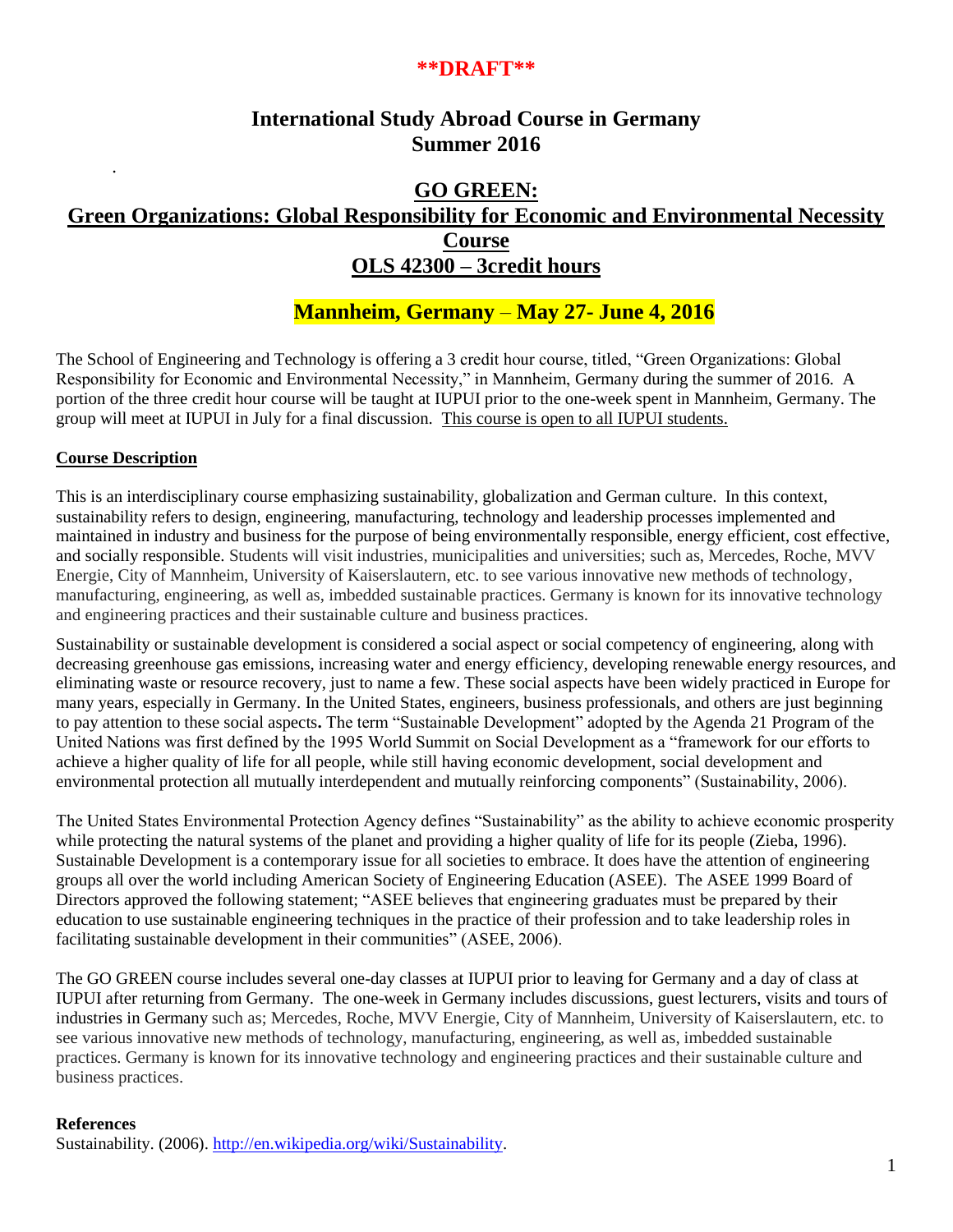Zieba, K (June, 2006). What is sustainable development? United States Environmental Protection Agency Report. ASEE. (2006). [http://www.asee.org/about/statementSustain.cfm.](http://www.asee.org/about/statementSustain.cfm)

#### **General Course Learning Objectives:**

Upon completion of this class students will be able to:

1. Acquire knowledge of issues in sustainability (interdisciplinary area) as it relate to business and industry internationally and nationally;

2. Acquire some knowledge and appreciation of German culture and some language skills;

3. Utilize, analyze and synthesize sustainable knowledge from course to apply in life upon return to U.S.

4. Understand and analyze the interconnectivity of global concerns.

#### **Dates of the Program \***

.

IUPUI – **April 23 & 30, 2016\*** (Saturdays)\* and **May 7, 2016** (Saturday)\* Mannheim, Germany – **May 27- June 4, 2016** (Friday through Friday) Mandatory IUPUI –**July 9, 2016** (Saturday)\*

\*These dates are tentative; however, all class days are mandatory attendance.

#### **Academic Requirements to Take the Course**

Minimum 2.75 GPA Sophomore standing Good Standing with University

#### **Pre-departure Orientation, On-Site Orientation**

Pre-departure orientation for enrolled students will be provided in late spring 2016. This will include preliminary information on airline and hotel. Additional pre-departure information and orientation will be provided during predeparture classes. The class will include several hours of German history, culture, and language as well as to some online course work.

Students will be responsible for purchasing their own airline tickets and making their own reservations at a hotel of their choice in Mannheim (Instructor must approve hotel). Directions, maps, procedures for going through customs, hotel information, airline information, and train information will be given to students. All transportation in Mannheim and surrounding areas for the week will be provided as part of the course.

On-site orientation will be held on at the Leonardo Hotel City Center. The weeklong itinerary, orientation of places in Mannheim, and transportation will be reviewed during this time.

## **Additional 3 credit Research or Independent Study Option –**

Students will be given an option to add an additional 3 credit hours, OLS 39900 GO GREEN Research, by enrolling in an Independent Study Course during 2016 in summer. The Independent Study Course will be designed to focus on a student's area of interest in a topic related to the GO GREEN course and to study this area further in depth. This option will give students the ability to take 6 full credit hours needed for financial aid purposes for summer enrollment awards.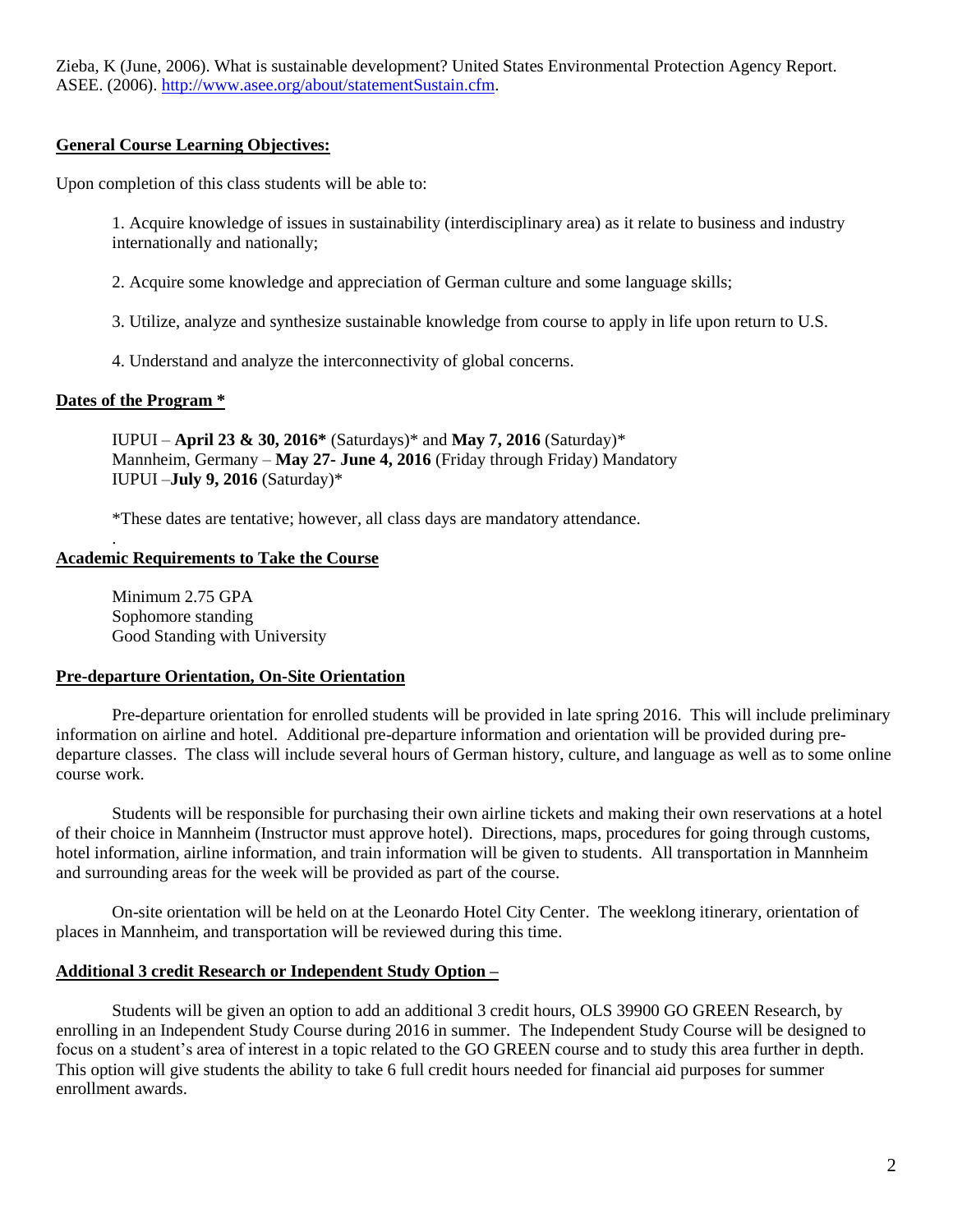#### **Course Numbers and Faculty**

#### The course number for this class is **OLS 42300.**

Several IUPUI faculty members teach the course from the Purdue School of Engineering and Technology, IUPUI.

- **Patricia Fox**, Clinical Assistant Professor of Organizational Leadership and Supervision and Adjunct Clinical Assistant Professor of Engineering Technology, School of Engineering and Technology, IUPUI.
- **Charles McIntyre**, Visiting Clinical Professor, Engineering Technology, School of Engineering and Technology, IUPUI

#### **Supplementary Activities in Germany**

Students will have evenings, some late afternoons, and the weekend to explore Mannheim, Heidelberg, Ladenburg, and/or other close cities or towns. Heidelberg and Ladenburg can be reached via a short tram ride from Mannheim. An important part of this class is learning about the German culture. This time should be used for students to observe and mingle with German people.

## **Additional Fee**

In addition to the three credit hour tuition fee for the course, there will be a charge of a **flat fee of \$500**. This fee will be used for class materials, weekly tram pass, and train fare for the week, and a welcoming dinner and other refreshments. In addition, IUPUI International Programs office charges an \$**80.00 fee** (estimated) for all study abroad course.

#### **Estimated cost of room and transportation**

The estimated cost of the roundtrip airfare from Indianapolis, Indiana to Frankfurt, Germany or another comparable German city is less than \$ 1000.00. We have used a German travel agent in the past, which has been able to purchase Germany tickets at a very good rate.) The estimated cost of a round trip train ticket to Mannheim from Frankfurt is \$60.00. Sharing a room with another student is the cheapest way for accommodations; the cost would be approximately \$50 per night if shared or can be cheaper. Meals while in Mannheim are estimated to cost a total of \$250.00 to \$300.00. In the past, some meals have been provided by our industry partners, however this is not guaranteed in the future. A student would need at least approximately \$2,300 or more for the trip in addition to the tuition. See estimates below. Some of the cost of the trip can be offset by scholarships (see scholarship below).

#### **Estimated Student Costs for trip excluding tuition**

| Cost                     | <b>Fees</b>       | <b>Fee Notes</b>                                                                                                                                                                                                                                                                                  |
|--------------------------|-------------------|---------------------------------------------------------------------------------------------------------------------------------------------------------------------------------------------------------------------------------------------------------------------------------------------------|
| \$500.00                 | <b>Course Fee</b> | Includes insurance, local travel, train travel during<br>the week, materials, and welcome dinner.                                                                                                                                                                                                 |
| \$80.00                  | Program Fee       | International Program Fee (estimated)                                                                                                                                                                                                                                                             |
| \$700.00 to<br>\$1200.00 | Air Fair          | Airfares fluctuate greatly from year to year. This<br>range covers the maximum and minimum amounts<br>we have seen.                                                                                                                                                                               |
| \$450.00 to<br>\$1000.00 | Hotel             | Hotel accommodations range as they do in the US.<br>The estimates here are for 3 and 4 star hotels. For a<br>lower accommodation cost you may stay at 1 or 2<br>star hotels or even a hostel. You can split the cost<br>and share rooms with other students traveling with<br>the GO GREEN class. |